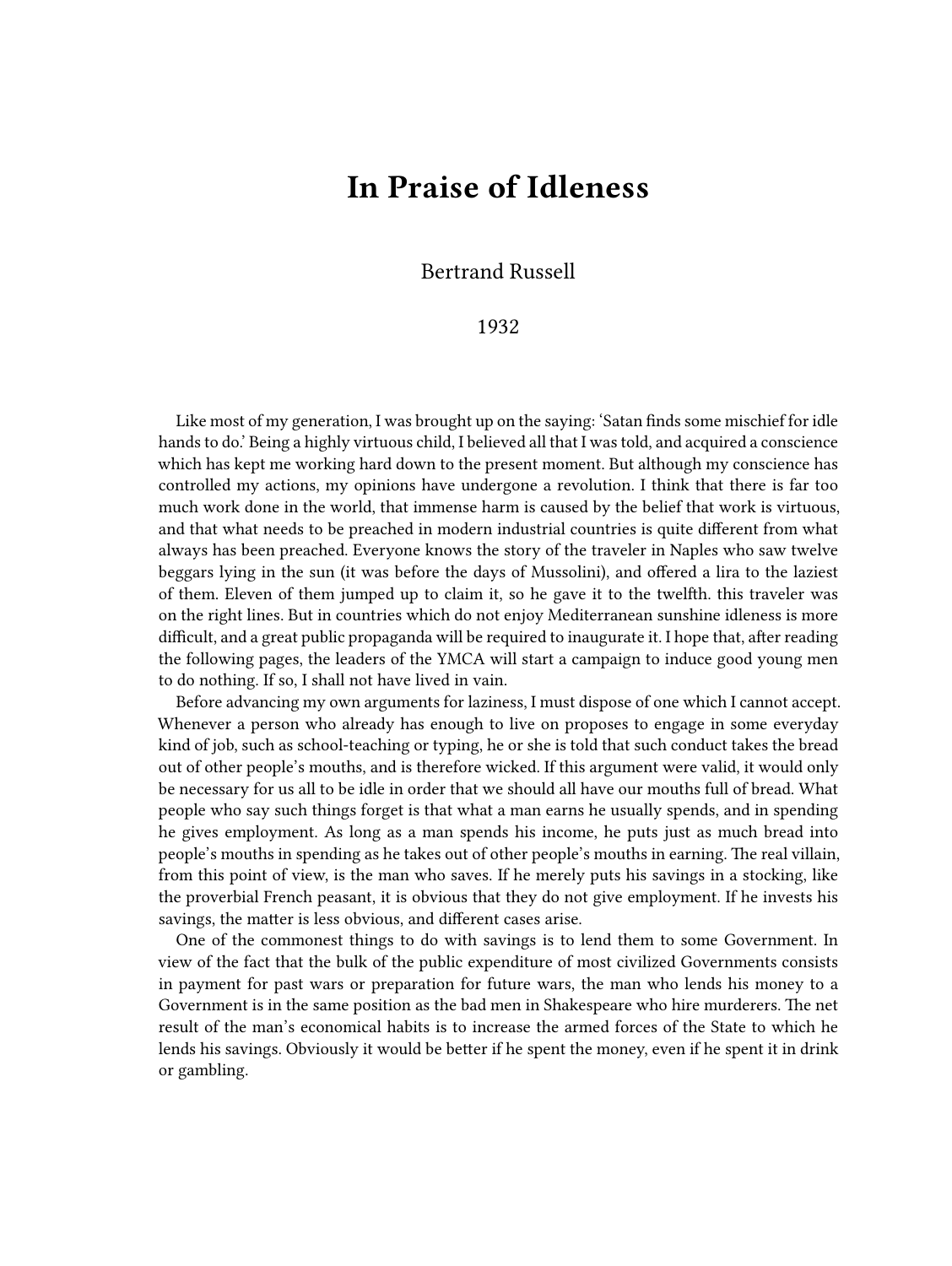But, I shall be told, the case is quite different when savings are invested in industrial enterprises. When such enterprises succeed, and produce something useful, this may be conceded. In these days, however, no one will deny that most enterprises fail. That means that a large amount of human labor, which might have been devoted to producing something that could be enjoyed, was expended on producing machines which, when produced, lay idle and did no good to anyone. The man who invests his savings in a concern that goes bankrupt is therefore injuring others as well as himself. If he spent his money, say, in giving parties for his friends, they (we may hope) would get pleasure, and so would all those upon whom he spent money, such as the butcher, the baker, and the bootlegger. But if he spends it (let us say) upon laying down rails for surface card in some place where surface cars turn out not to be wanted, he has diverted a mass of labor into channels where it gives pleasure to no one. Nevertheless, when he becomes poor through failure of his investment he will be regarded as a victim of undeserved misfortune, whereas the gay spendthrift, who has spent his money philanthropically, will be despised as a fool and a frivolous person.

All this is only preliminary. I want to say, in all seriousness, that a great deal of harm is being done in the modern world by belief in the virtuousness of work, and that the road to happiness and prosperity lies in an organized diminution of work.

First of all: what is work? Work is of two kinds: first, altering the position of matter at or near the earth's surface relatively to other such matter; second, telling other people to do so. The first kind is unpleasant and ill paid; the second is pleasant and highly paid. The second kind is capable of indefinite extension: there are not only those who give orders, but those who give advice as to what orders should be given. Usually two opposite kinds of advice are given simultaneously by two organized bodies of men; this is called politics. The skill required for this kind of work is not knowledge of the subjects as to which advice is given, but knowledge of the art of persuasive speaking and writing, i.e. of advertising.

Throughout Europe, though not in America, there is a third class of men, more respected than either of the classes of workers. There are men who, through ownership of land, are able to make others pay for the privilege of being allowed to exist and to work. These landowners are idle, and I might therefore be expected to praise them. Unfortunately, their idleness is only rendered possible by the industry of others; indeed their desire for comfortable idleness is historically the source of the whole gospel of work. The last thing they have ever wished is that others should follow their example.

From the beginning of civilization until the Industrial Revolution, a man could, as a rule, produce by hard work little more than was required for the subsistence of himself and his family, although his wife worked at least as hard as he did, and his children added their labor as soon as they were old enough to do so. The small surplus above bare necessaries was not left to those who produced it, but was appropriated by warriors and priests. In times of famine there was no surplus; the warriors and priests, however, still secured as much as at other times, with the result that many of the workers died of hunger. This system persisted in Russia until 1917<sup>1</sup>, and still persists in the East; in England, in spite of the Industrial Revolution, it remained in full force throughout the Napoleonic wars, and until a hundred years ago, when the new class of manufacturers acquired power. In America, the system came to an end with the Revolution, except in the South, where it persisted until the Civil War. A system which lasted so long and ended

<sup>&</sup>lt;sup>1</sup> Since then, members of the Communist Party have succeeded to this privilege of the warriors and priests.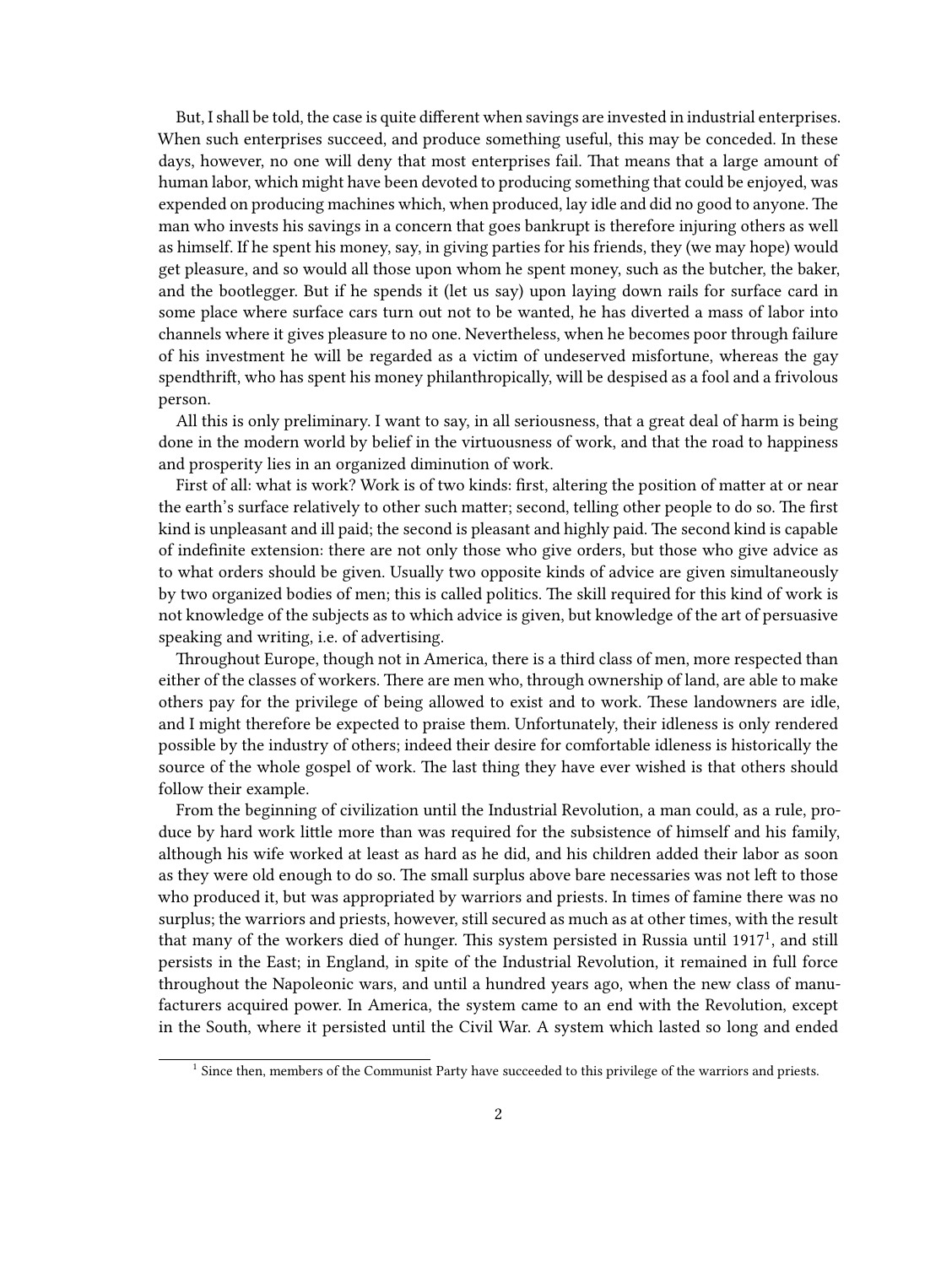so recently has naturally left a profound impress upon men's thoughts and opinions. Much that we take for granted about the desirability of work is derived from this system, and, being preindustrial, is not adapted to the modern world. Modern technique has made it possible for leisure, within limits, to be not the prerogative of small privileged classes, but a right evenly distributed throughout the community. The morality of work is the morality of slaves, and the modern world has no need of slavery.

It is obvious that, in primitive communities, peasants, left to themselves, would not have parted with the slender surplus upon which the warriors and priests subsisted, but would have either produced less or consumed more. At first, sheer force compelled them to produce and part with the surplus. Gradually, however, it was found possible to induce many of them to accept an ethic according to which it was their duty to work hard, although part of their work went to support others in idleness. By this means the amount of compulsion required was lessened, and the expenses of government were diminished. To this day, 99 per cent of British wage-earners would be genuinely shocked if it were proposed that the King should not have a larger income than a working man. The conception of duty, speaking historically, has been a means used by the holders of power to induce others to live for the interests of their masters rather than for their own. Of course the holders of power conceal this fact from themselves by managing to believe that their interests are identical with the larger interests of humanity. Sometimes this is true; Athenian slave-owners, for instance, employed part of their leisure in making a permanent contribution to civilization which would have been impossible under a just economic system. Leisure is essential to civilization, and in former times leisure for the few was only rendered possible by the labors of the many. But their labors were valuable, not because work is good, but because leisure is good. And with modern technique it would be possible to distribute leisure justly without injury to civilization.

Modern technique has made it possible to diminish enormously the amount of labor required to secure the necessaries of life for everyone. This was made obvious during the war. At that time all the men in the armed forces, and all the men and women engaged in the production of munitions, all the men and women engaged in spying, war propaganda, or Government offices connected with the war, were withdrawn from productive occupations. In spite of this, the general level of well-being among unskilled wage-earners on the side of the Allies was higher than before or since. The significance of this fact was concealed by finance: borrowing made it appear as if the future was nourishing the present. But that, of course, would have been impossible; a man cannot eat a loaf of bread that does not yet exist. The war showed conclusively that, by the scientific organization of production, it is possible to keep modern populations in fair comfort on a small part of the working capacity of the modern world. If, at the end of the war, the scientific organization, which had been created in order to liberate men for fighting and munition work, had been preserved, and the hours of the week had been cut down to four, all would have been well. Instead of that the old chaos was restored, those whose work was demanded were made to work long hours, and the rest were left to starve as unemployed. Why? Because work is a duty, and a man should not receive wages in proportion to what he has produced, but in proportion to his virtue as exemplified by his industry.

This is the morality of the Slave State, applied in circumstances totally unlike those in which it arose. No wonder the result has been disastrous. Let us take an illustration. Suppose that, at a given moment, a certain number of people are engaged in the manufacture of pins. They make as many pins as the world needs, working (say) eight hours a day. Someone makes an invention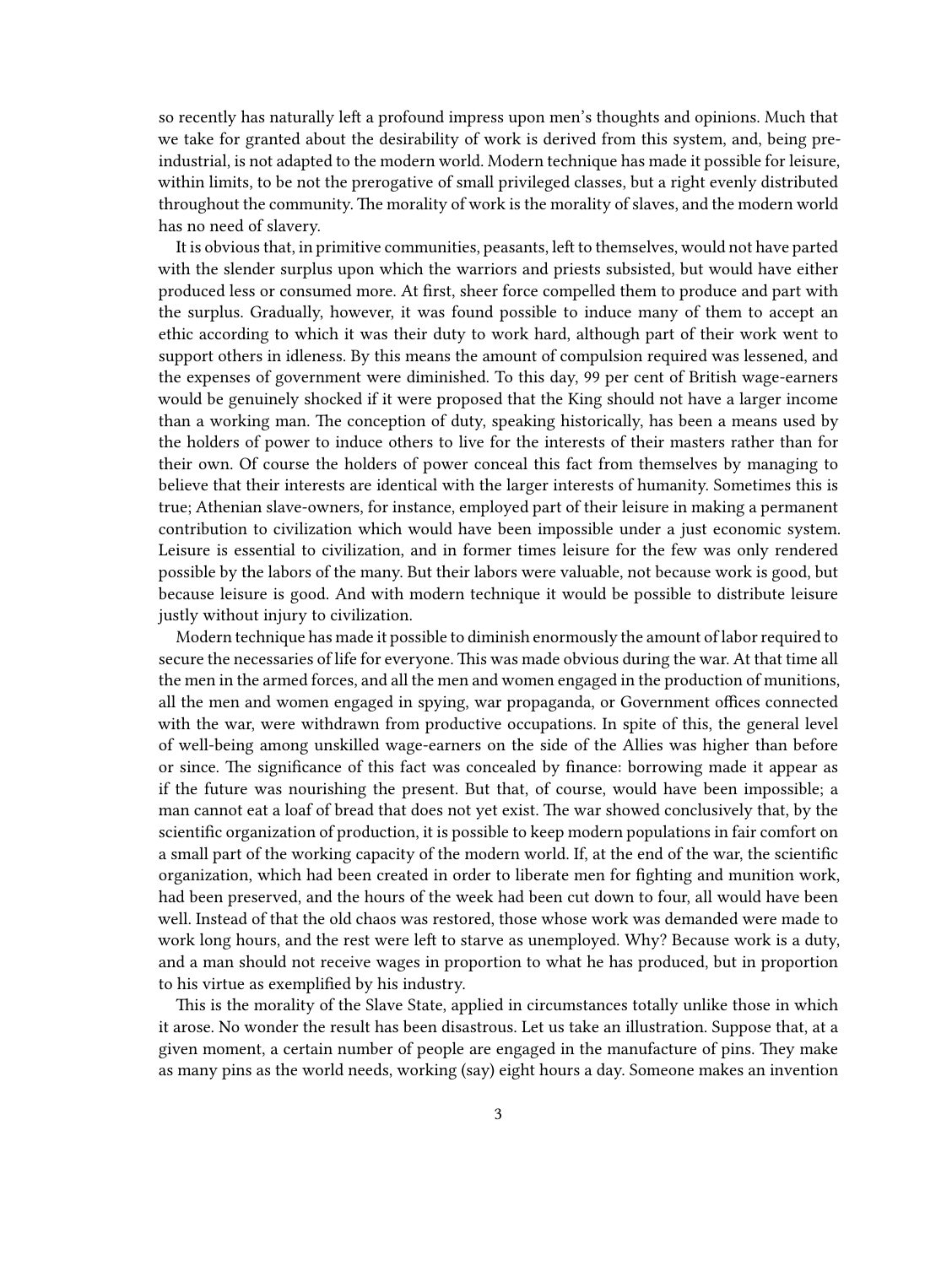by which the same number of men can make twice as many pins: pins are already so cheap that hardly any more will be bought at a lower price. In a sensible world, everybody concerned in the manufacturing of pins would take to working four hours instead of eight, and everything else would go on as before. But in the actual world this would be thought demoralizing. The men still work eight hours, there are too many pins, some employers go bankrupt, and half the men previously concerned in making pins are thrown out of work. There is, in the end, just as much leisure as on the other plan, but half the men are totally idle while half are still overworked. In this way, it is insured that the unavoidable leisure shall cause misery all round instead of being a universal source of happiness. Can anything more insane be imagined?

The idea that the poor should have leisure has always been shocking to the rich. In England, in the early nineteenth century, fifteen hours was the ordinary day's work for a man; children sometimes did as much, and very commonly did twelve hours a day. When meddlesome busybodies suggested that perhaps these hours were rather long, they were told that work kept adults from drink and children from mischief. When I was a child, shortly after urban working men had acquired the vote, certain public holidays were established by law, to the great indignation of the upper classes. I remember hearing an old Duchess say: 'What do the poor want with holidays? They ought to work.' People nowadays are less frank, but the sentiment persists, and is the source of much of our economic confusion.

Let us, for a moment, consider the ethics of work frankly, without superstition. Every human being, of necessity, consumes, in the course of his life, a certain amount of the produce of human labor. Assuming, as we may, that labor is on the whole disagreeable, it is unjust that a man should consume more than he produces. Of course he may provide services rather than commodities, like a medical man, for example; but he should provide something in return for his board and lodging. to this extent, the duty of work must be admitted, but to this extent only.

I shall not dwell upon the fact that, in all modern societies outside the USSR, many people escape even this minimum amount of work, namely all those who inherit money and all those who marry money. I do not think the fact that these people are allowed to be idle is nearly so harmful as the fact that wage-earners are expected to overwork or starve.

If the ordinary wage-earner worked four hours a day, there would be enough for everybody and no unemployment — assuming a certain very moderate amount of sensible organization. This idea shocks the well-to-do, because they are convinced that the poor would not know how to use so much leisure. In America men often work long hours even when they are well off; such men, naturally, are indignant at the idea of leisure for wage-earners, except as the grim punishment of unemployment; in fact, they dislike leisure even for their sons. Oddly enough, while they wish their sons to work so hard as to have no time to be civilized, they do not mind their wives and daughters having no work at all. the snobbish admiration of uselessness, which, in an aristocratic society, extends to both sexes, is, under a plutocracy, confined to women; this, however, does not make it any more in agreement with common sense.

The wise use of leisure, it must be conceded, is a product of civilization and education. A man who has worked long hours all his life will become bored if he becomes suddenly idle. But without a considerable amount of leisure a man is cut off from many of the best things. There is no longer any reason why the bulk of the population should suffer this deprivation; only a foolish asceticism, usually vicarious, makes us continue to insist on work in excessive quantities now that the need no longer exists.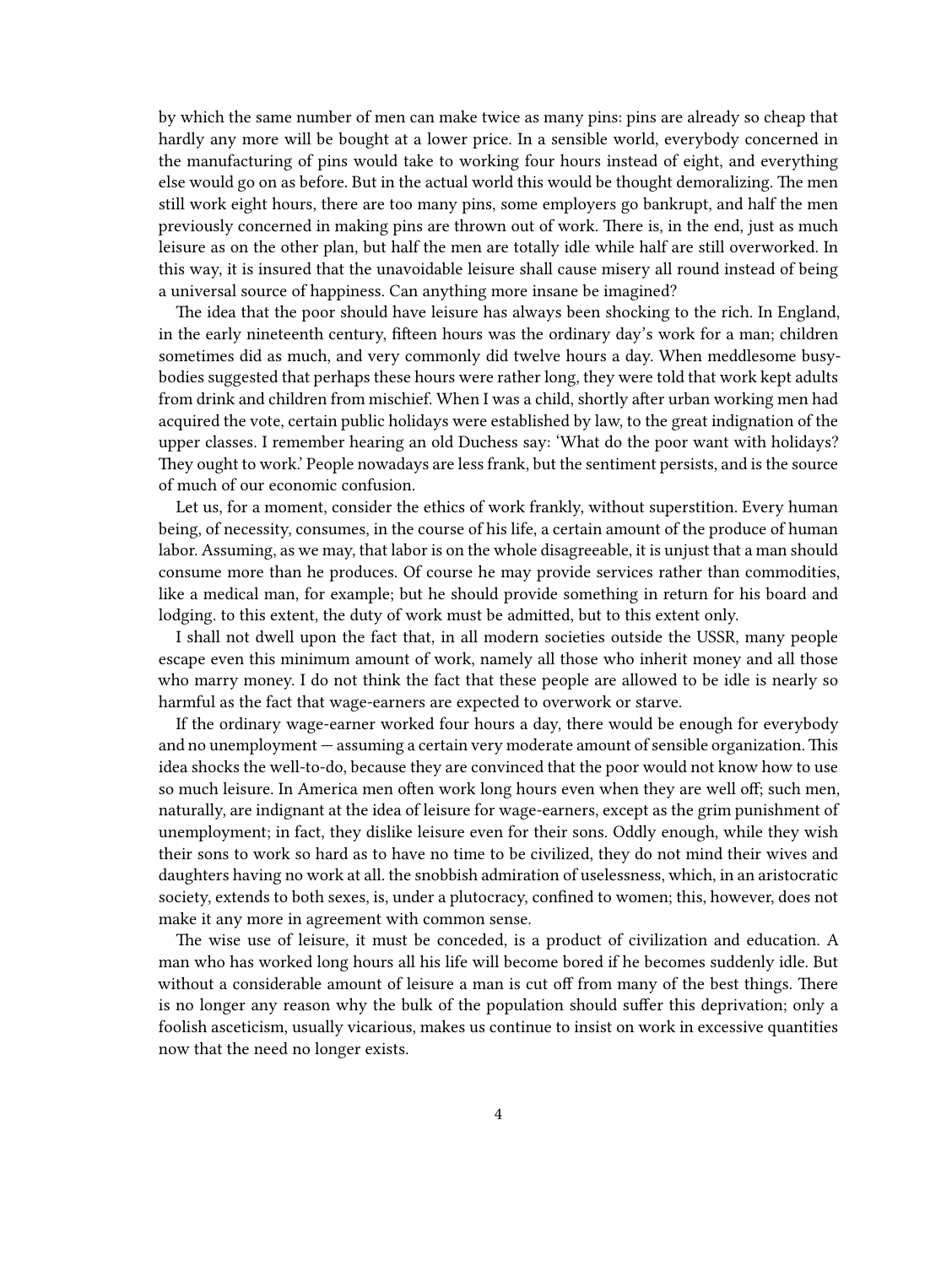In the new creed which controls the government of Russia, while there is much that is very different from the traditional teaching of the West, there are some things that are quite unchanged. The attitude of the governing classes, and especially of those who conduct educational propaganda, on the subject of the dignity of labor, is almost exactly that which the governing classes of the world have always preached to what were called the 'honest poor'. Industry, sobriety, willingness to work long hours for distant advantages, even submissiveness to authority, all these reappear; moreover authority still represents the will of the Ruler of the Universe, Who, however, is now called by a new name, Dialectical Materialism.

The victory of the proletariat in Russia has some points in common with the victory of the feminists in some other countries. For ages, men had conceded the superior saintliness of women, and had consoled women for their inferiority by maintaining that saintliness is more desirable than power. At last the feminists decided that they would have both, since the pioneers among them believed all that the men had told them about the desirability of virtue, but not what they had told them about the worthlessness of political power. A similar thing has happened in Russia as regards manual work. For ages, the rich and their sycophants have written in praise of 'honest toil', have praised the simple life, have professed a religion which teaches that the poor are much more likely to go to heaven than the rich, and in general have tried to make manual workers believe that there is some special nobility about altering the position of matter in space, just as men tried to make women believe that they derived some special nobility from their sexual enslavement. In Russia, all this teaching about the excellence of manual work has been taken seriously, with the result that the manual worker is more honored than anyone else. What are, in essence, revivalist appeals are made, but not for the old purposes: they are made to secure shock workers for special tasks. Manual work is the ideal which is held before the young, and is the basis of all ethical teaching.

For the present, possibly, this is all to the good. A large country, full of natural resources, awaits development, and has has to be developed with very little use of credit. In these circumstances, hard work is necessary, and is likely to bring a great reward. But what will happen when the point has been reached where everybody could be comfortable without working long hours?

In the West, we have various ways of dealing with this problem. We have no attempt at economic justice, so that a large proportion of the total produce goes to a small minority of the population, many of whom do no work at all. Owing to the absence of any central control over production, we produce hosts of things that are not wanted. We keep a large percentage of the working population idle, because we can dispense with their labor by making the others overwork. When all these methods prove inadequate, we have a war: we cause a number of people to manufacture high explosives, and a number of others to explode them, as if we were children who had just discovered fireworks. By a combination of all these devices we manage, though with difficulty, to keep alive the notion that a great deal of severe manual work must be the lot of the average man.

In Russia, owing to more economic justice and central control over production, the problem will have to be differently solved. the rational solution would be, as soon as the necessaries and elementary comforts can be provided for all, to reduce the hours of labor gradually, allowing a popular vote to decide, at each stage, whether more leisure or more goods were to be preferred. But, having taught the supreme virtue of hard work, it is difficult to see how the authorities can aim at a paradise in which there will be much leisure and little work. It seems more likely that they will find continually fresh schemes, by which present leisure is to be sacrificed to future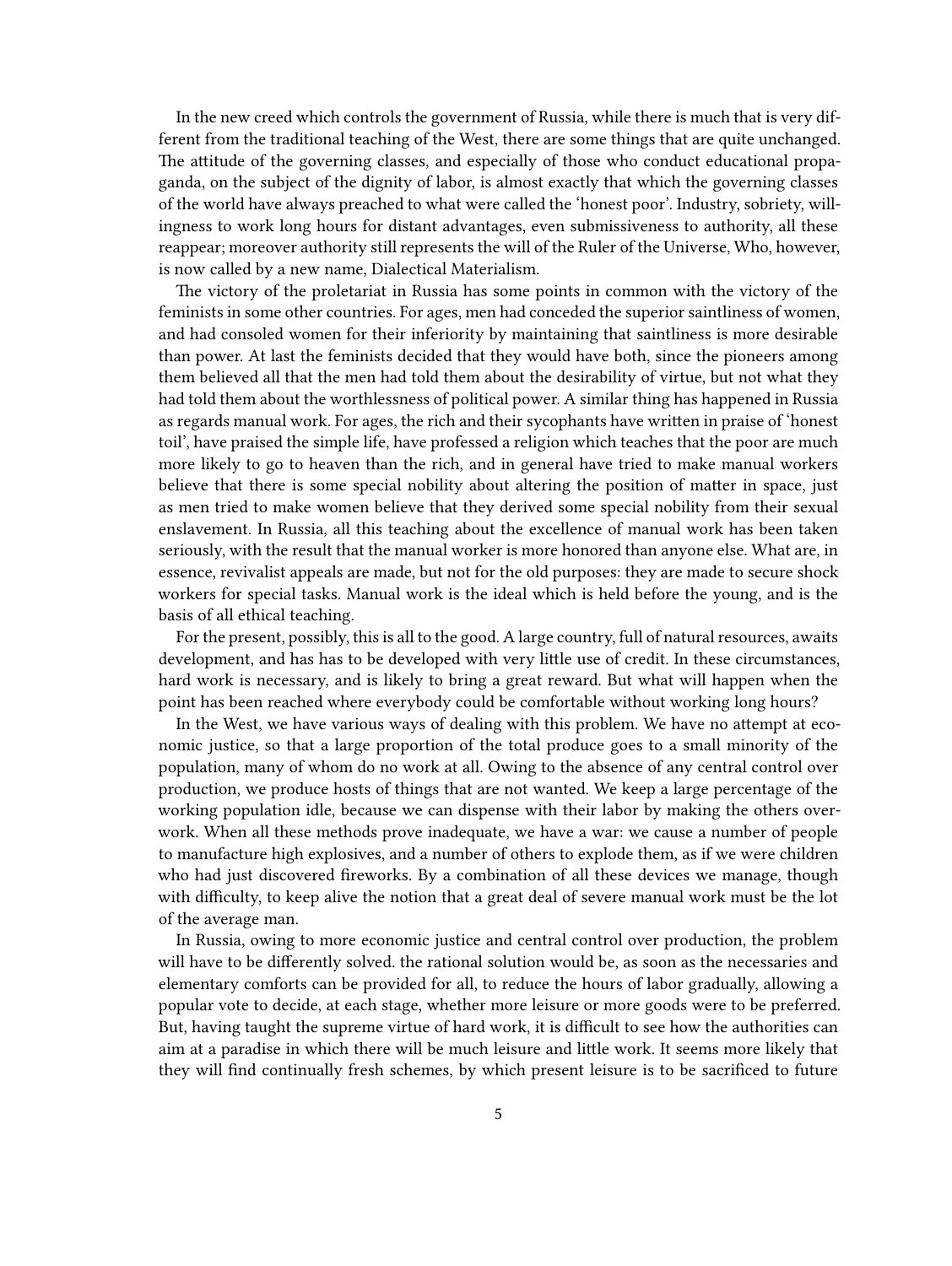productivity. I read recently of an ingenious plan put forward by Russian engineers, for making the White Sea and the northern coasts of Siberia warm, by putting a dam across the Kara Sea. An admirable project, but liable to postpone proletarian comfort for a generation, while the nobility of toil is being displayed amid the ice-fields and snowstorms of the Arctic Ocean. This sort of thing, if it happens, will be the result of regarding the virtue of hard work as an end in itself, rather than as a means to a state of affairs in which it is no longer needed.

The fact is that moving matter about, while a certain amount of it is necessary to our existence, is emphatically not one of the ends of human life. If it were, we should have to consider every navvy superior to Shakespeare. We have been misled in this matter by two causes. One is the necessity of keeping the poor contented, which has led the rich, for thousands of years, to preach the dignity of labor, while taking care themselves to remain undignified in this respect. The other is the new pleasure in mechanism, which makes us delight in the astonishingly clever changes that we can produce on the earth's surface. Neither of these motives makes any great appeal to the actual worker. If you ask him what he thinks the best part of his life, he is not likely to say: 'I enjoy manual work because it makes me feel that I am fulfilling man's noblest task, and because I like to think how much man can transform his planet. It is true that my body demands periods of rest, which I have to fill in as best I may, but I am never so happy as when the morning comes and I can return to the toil from which my contentment springs.' I have never heard working men say this sort of thing. They consider work, as it should be considered, a necessary means to a livelihood, and it is from their leisure that they derive whatever happiness they may enjoy.

It will be said that, while a little leisure is pleasant, men would not know how to fill their days if they had only four hours of work out of the twenty-four. In so far as this is true in the modern world, it is a condemnation of our civilization; it would not have been true at any earlier period. There was formerly a capacity for light-heartedness and play which has been to some extent inhibited by the cult of efficiency. The modern man thinks that everything ought to be done for the sake of something else, and never for its own sake. Serious-minded persons, for example, are continually condemning the habit of going to the cinema, and telling us that it leads the young into crime. But all the work that goes to producing a cinema is respectable, because it is work, and because it brings a money profit. The notion that the desirable activities are those that bring a profit has made everything topsy-turvy. The butcher who provides you with meat and the baker who provides you with bread are praiseworthy, because they are making money; but when you enjoy the food they have provided, you are merely frivolous, unless you eat only to get strength for your work. Broadly speaking, it is held that getting money is good and spending money is bad. Seeing that they are two sides of one transaction, this is absurd; one might as well maintain that keys are good, but keyholes are bad. Whatever merit there may be in the production of goods must be entirely derivative from the advantage to be obtained by consuming them. The individual, in our society, works for profit; but the social purpose of his work lies in the consumption of what he produces. It is this divorce between the individual and the social purpose of production that makes it so difficult for men to think clearly in a world in which profit-making is the incentive to industry. We think too much of production, and too little of consumption. One result is that we attach too little importance to enjoyment and simple happiness, and that we do not judge production by the pleasure that it gives to the consumer.

When I suggest that working hours should be reduced to four, I am not meaning to imply that all the remaining time should necessarily be spent in pure frivolity. I mean that four hours' work a day should entitle a man to the necessities and elementary comforts of life, and that the rest of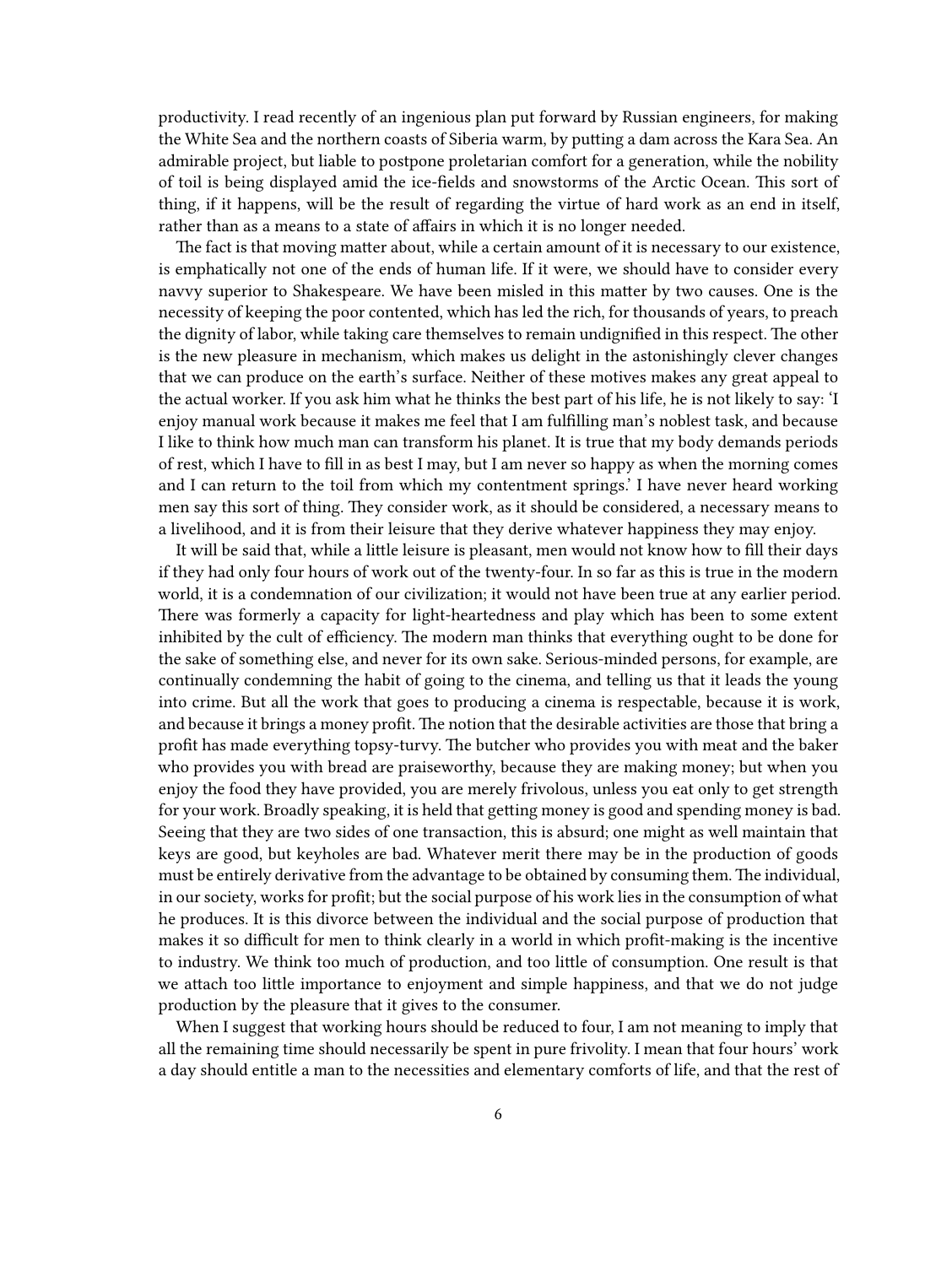his time should be his to use as he might see fit. It is an essential part of any such social system that education should be carried further than it usually is at present, and should aim, in part, at providing tastes which would enable a man to use leisure intelligently. I am not thinking mainly of the sort of things that would be considered 'highbrow'. Peasant dances have died out except in remote rural areas, but the impulses which caused them to be cultivated must still exist in human nature. The pleasures of urban populations have become mainly passive: seeing cinemas, watching football matches, listening to the radio, and so on. This results from the fact that their active energies are fully taken up with work; if they had more leisure, they would again enjoy pleasures in which they took an active part.

In the past, there was a small leisure class and a larger working class. The leisure class enjoyed advantages for which there was no basis in social justice; this necessarily made it oppressive, limited its sympathies, and caused it to invent theories by which to justify its privileges. These facts greatly diminished its excellence, but in spite of this drawback it contributed nearly the whole of what we call civilization. It cultivated the arts and discovered the sciences; it wrote the books, invented the philosophies, and refined social relations. Even the liberation of the oppressed has usually been inaugurated from above. Without the leisure class, mankind would never have emerged from barbarism.

The method of a leisure class without duties was, however, extraordinarily wasteful. None of the members of the class had to be taught to be industrious, and the class as a whole was not exceptionally intelligent. The class might produce one Darwin, but against him had to be set tens of thousands of country gentlemen who never thought of anything more intelligent than fox-hunting and punishing poachers. At present, the universities are supposed to provide, in a more systematic way, what the leisure class provided accidentally and as a by-product. This is a great improvement, but it has certain drawbacks. University life is so different from life in the world at large that men who live in academic milieu tend to be unaware of the preoccupations and problems of ordinary men and women; moreover their ways of expressing themselves are usually such as to rob their opinions of the influence that they ought to have upon the general public. Another disadvantage is that in universities studies are organized, and the man who thinks of some original line of research is likely to be discouraged. Academic institutions, therefore, useful as they are, are not adequate guardians of the interests of civilization in a world where everyone outside their walls is too busy for unutilitarian pursuits.

In a world where no one is compelled to work more than four hours a day, every person possessed of scientific curiosity will be able to indulge it, and every painter will be able to paint without starving, however excellent his pictures may be. Young writers will not be obliged to draw attention to themselves by sensational pot-boilers, with a view to acquiring the economic independence needed for monumental works, for which, when the time at last comes, they will have lost the taste and capacity. Men who, in their professional work, have become interested in some phase of economics or government, will be able to develop their ideas without the academic detachment that makes the work of university economists often seem lacking in reality. Medical men will have the time to learn about the progress of medicine, teachers will not be exasperatedly struggling to teach by routine methods things which they learnt in their youth, which may, in the interval, have been proved to be untrue.

Above all, there will be happiness and joy of life, instead of frayed nerves, weariness, and dyspepsia. The work exacted will be enough to make leisure delightful, but not enough to produce exhaustion. Since men will not be tired in their spare time, they will not demand only such amuse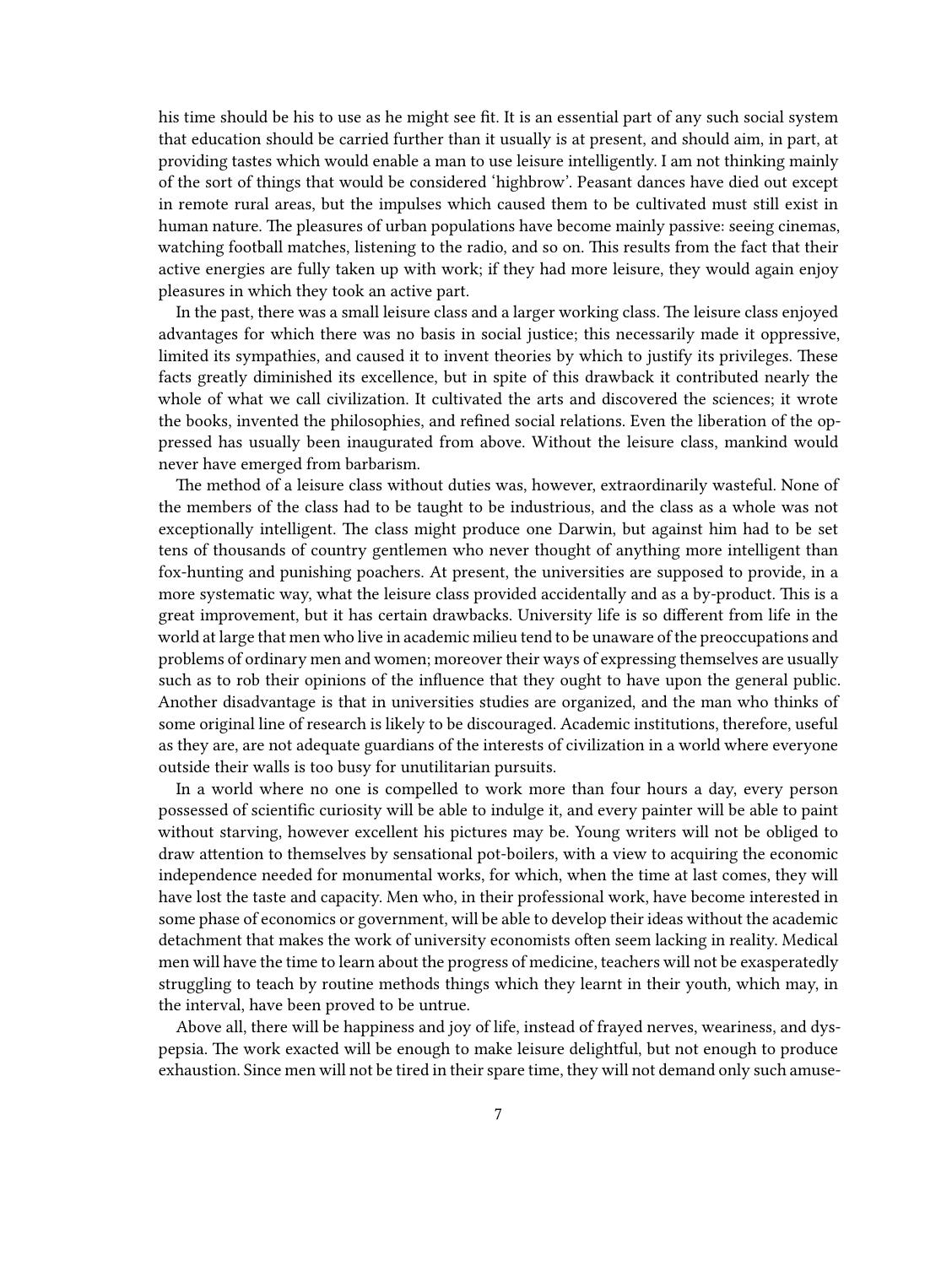ments as are passive and vapid. At least one per cent will probably devote the time not spent in professional work to pursuits of some public importance, and, since they will not depend upon these pursuits for their livelihood, their originality will be unhampered, and there will be no need to conform to the standards set by elderly pundits. But it is not only in these exceptional cases that the advantages of leisure will appear. Ordinary men and women, having the opportunity of a happy life, will become more kindly and less persecuting and less inclined to view others with suspicion. The taste for war will die out, partly for this reason, and partly because it will involve long and severe work for all. Good nature is, of all moral qualities, the one that the world needs most, and good nature is the result of ease and security, not of a life of arduous struggle. Modern methods of production have given us the possibility of ease and security for all; we have chosen, instead, to have overwork for some and starvation for others. Hitherto we have continued to be as energetic as we were before there were machines; in this we have been foolish, but there is no reason to go on being foolish forever.